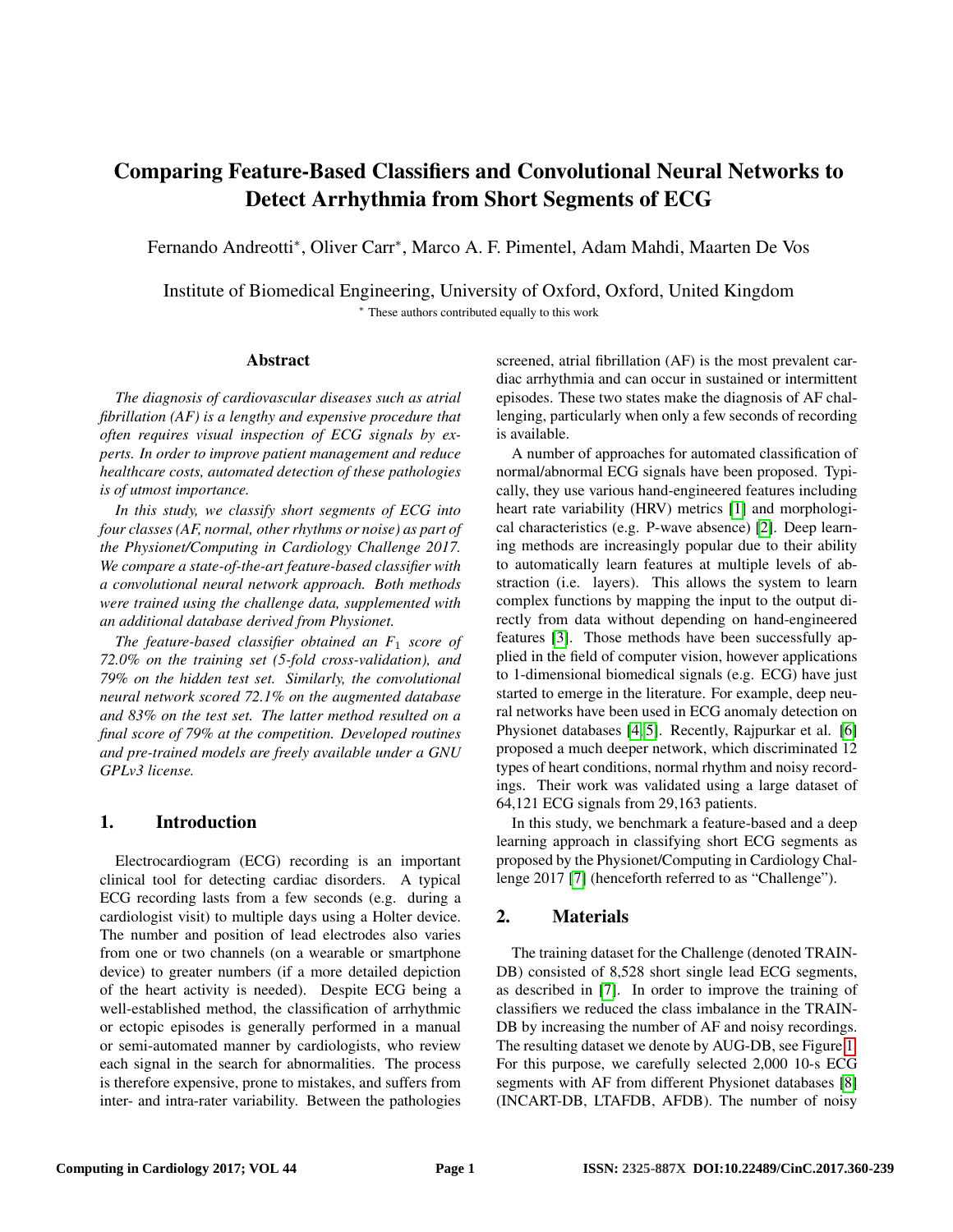

Figure 1. Class distribution for TRAIN-DB and AUG-DB. Classes include atrial fibrillation (A), normal rhythm (N), other rhythm (O), and noisy recording (∼).

recordings was increased by time-reversing the existing 284 noisy segments and simulating 2,000 additional ones (using the FECGSYN toolbox [9]). The test set (TEST-DB) consisted of a subset of the 3,658 hidden records [7].

# 3. Methods

Now we briefly describe the feature-based and deep learning approaches used in the Challenge.

## 3.1. Feature-based approach

The feature-based approach was implemented in Matlab<sup>(8)</sup> with the WFDB Toolbox [8, 10] as the only dependency. Each ECG segment was preprocessed using  $10<sup>th</sup>$  order bandpass Butterworth filters with cut-off frequencies of 5Hz and 45Hz (narrow band) and 1Hz to 100 Hz (wide band). We used four well-known QRS detectors to each narrow-band preprocessed ECG: gqrs [10], Pan-Tompkins  $(jqrs)$  [11], maxima search [12], and matched filtering. To generate a reliable consensus of QRS detection, we applied a voting system based on kernel density estimation, from which we extracted features for atrial and ventricular activity using HRV metrics and signalquality indices. Following [13], we calculated classical time domain, frequency domain, and non-linear HRV metrics as well as new metrics based on clustering of beats on Poincaré plots. We obtained a range of signal-quality indices [14, 15], including the  $bSQI$ , which compares the outputs of multiple QRS detectors with agreement indicating high quality signals. In addition to features based on QRS detections, beats were delineated from wide band preprocessed signals using the ecgpuwave [16] for extracting morphological features such as P-wave power and QT-interval. A total of 169 features were obtained and applied on a supervised learning strategy. We combined an ensemble of bagged trees (50 trees) and a multilayer perceptron (2-layer, 10 hidden neurons, feed-forward) in a consensus classifier by averaging the probabilities for each class in each record.

To account for the varying length of the signals, in a second approach, we divided the preprocessed ECG signals into 10-second segments with 50% overlap. First, we computed the features based on each segment (along each recording), and then computed the summary statistics such as mean standard deviation and min/max (for each feature), which were subsequently used in combination with bagged trees and neural network.

## 3.2. Deep learning approach

Traditional deep supervised learning techniques include Convolutional and Recurrent Neural Networks (in short CNN and RNNs, respectively). CNNs are particularly prevalent in the field of computer vision due to properties such as translation invariance, parameter sharing and sparse connectivity, which make their training computationally efficient [17]. One drawback of CNNs is the fact they operate on grid-like structures (e.g. images or fixed segment windows). A recent development that facilitated training and improved accuracy of deeper CNNs was the advent of Residual Networks (ResNet) [18]. ResNets use shortcut identity connections, to make feature maps from shallower layers available at later stages, which has been compared to a feed-forward long-short term memory (a subclass of RNNs) [19] without gates [20]. Recently, Rajpurkar *et al.* [6] applied a 34-layer ResNet to classify 30-s single lead ECGs segments into 14 different classes. This method accepts as an input a raw ECG segments and outputs the classifications without requiring hand-engineered features.

Here, we use the ResNet approach by [6, 18] on both TRAIN-DB and AUG-DB. As input we provided zero mean unit variance raw ECG signals. Since CNNs require a fixed window size, we truncated these segments to the first minute. We also tested other variations of the proposed model by changing the depth, reducing the number of filters at each layer, and padding the signals to 30 s. In an attempt to provide more immediate information to the network we used a simple ECG template subtraction algorithm (developed in Matlab [9]) for cancelling QRS-T activity from ECG segments. The resulting residual together with original signals are then provided to the network. The proposed deep learning models were developed in Python 3.5 using Keras framework with Tensorflow as backend.

## 3.3. Experiments

We used a 5-fold cross-validation procedure to assess the performance of the proposed methods. To avoid that the algorithmic performance is evaluated on the artificial data, the training/validation split was done as follows. First, the 5-folds were split on the TRAIN-DB, one fold being held as the validation split. Second, the whole AUG-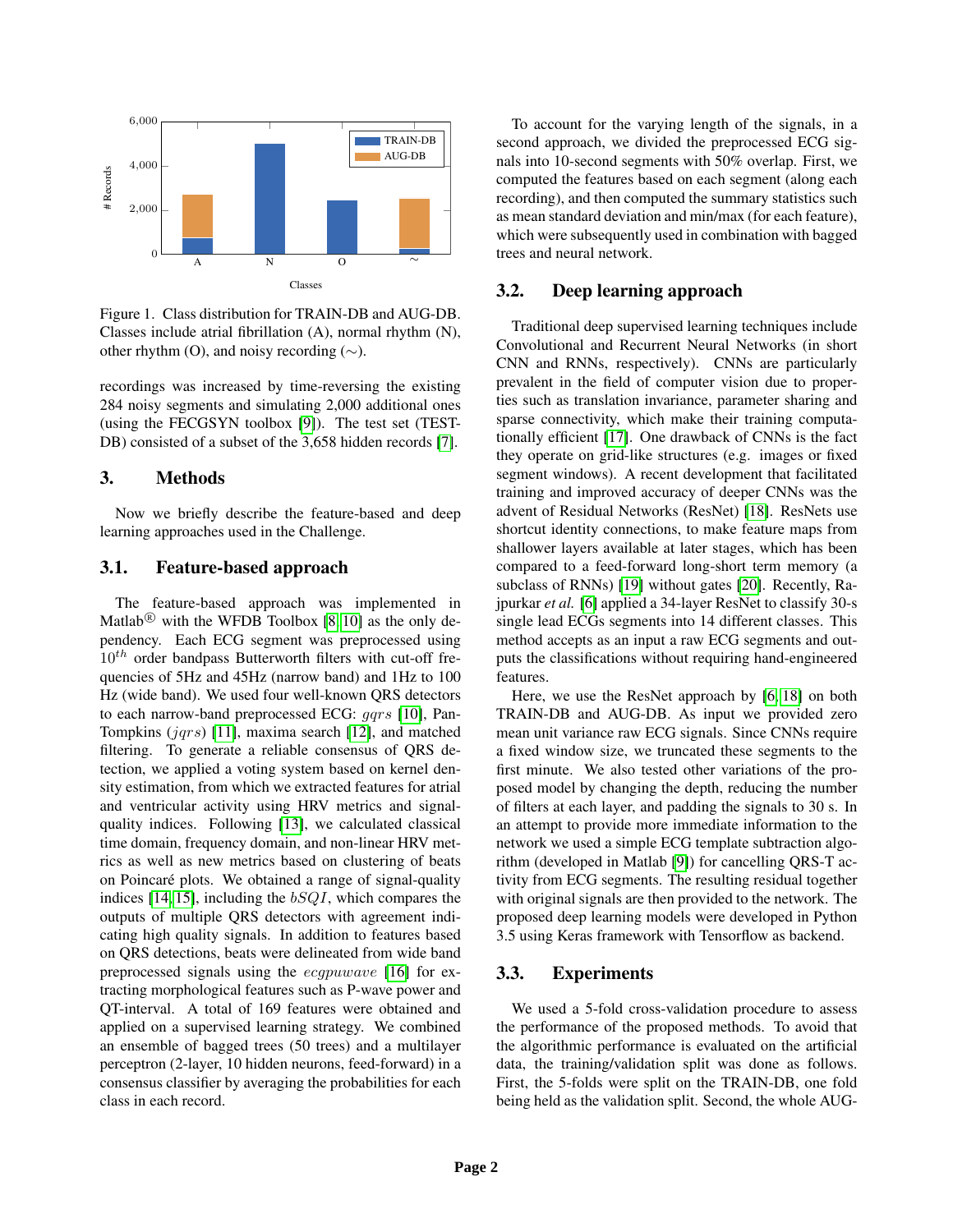Table 1. Performance of the approaches for the Challenge, variations are specified by number of convolutional filters per layer (CF), number of layers (L) and segment length (SEG). Unless stated otherwise, ResNets follow the model in [6]. Abreviations: normal rhythm (N), atrial fibrillation (A), other rhythm (O), noisy segment (∼) and not available (n.a.).

| <b>Description</b>                        | Validation on training $(\%)$ |      |      |          |        |              | Results for TEST-DB $(\% )$ |      |      |              |
|-------------------------------------------|-------------------------------|------|------|----------|--------|--------------|-----------------------------|------|------|--------------|
|                                           | Set                           | N    | A    | $\Omega$ | $\sim$ | <b>Total</b> | N                           | A    |      | <b>Total</b> |
| Feature-based approach (no segmentation)  | <b>TRAIN-DB</b>               | 90.6 | 72.1 | 74.8     | 50.5   | 72.0         | 89                          | 80   | 69   | 79           |
| Feature-based approach (10 s segments)    | <b>TRAIN-DB</b>               | 89.9 | 76.8 | 73.7     | 66.0   | 76.6         | 90                          |      | 68   | 78           |
| ResNet (original 34 L, 30s SEG)           | AUG-DB                        | 90.2 | 65.7 | 69.8     | 64.0   | 72.4         | n.a.                        | n.a. | n.a. | n.a.         |
| ResNet $(16 \text{ CF}, 60s \text{ SEG})$ | <b>TRAIN-DB</b>               | 82.6 | 46.6 | 60.0     | 60.2   | 62.4         | 92                          | 70   | 75   | 79           |
| ResNet $(16 \text{ CF}, 60s \text{ SEG})$ | $AIJG-DB$                     | 88.5 | 67.7 | 66.6     | 65.6   | 72.1         | <u>93</u>                   | 78   | 78   | 83           |
| ResNet (16 CF, 34 L, 30s SEG, no noise)   | AUG-DB                        | 89.6 | 65.3 | 69.1     | 0.0    | 56.0         |                             | 41   | 43   | 52           |



Figure 2. Correlations amongst proposed features using Kendall's  $\tau_b$  coefficient. Blank spaces represent nonsignificant (  $p > 0.05$ ) or weak correlations (  $|\tau_b| < 0.2$ ).

DB was added to the training split. Following the Challenge scoring system, results are reported as  $F_1$ -score for each individual class and mean  $F_1$  across all classes.

### 4. Results

The results of cross-validation on the TRAIN-DB (or AUG-DB) as well as official test results (on TEST-DB) are shown in Table 1. Figure 2 illustrates the correlations among the 169 features used. Our best performing ResNet approach for the TEST-DB was chosen as final submission resulting on a final score of  $F_1 = 79\%$ .

#### 5. Discussion

The calculation of hand-engineered ECG features is heavily influenced by the choice of preprocessing steps including the application of low and high-pass filters, QRS detectors and potential adjustments for ectopic or missed

beats. All these factors affect the derived HRV metrics. Similarly, morphological features require ECG delineation, which is also prone to errors. Although we computed a wide range of features, many of those are correlated with each other (see Figure 2).

Deep learning methods benefited from the augmented dataset. Results for ResNet with 16 convolutional filters per layer increased from 62.4% to 72.1% on crossvalidation (see Table 1). However, since our augmented dataset might be labelled inconsistently with the original training set, further inclusion of augmented data did not improve the results. Feature-based classifiers did not benefit from augmenting the training set (results not shown). In order to comply with the 50 MB entry size limit of the Challenge, we modified the model from [6] by reducing the number of filters at each layer to 16, reducing the number of parameters approximately from 13.5 to 1.5 million. Table 1 shows that despite lower accuracy during training, deep learning methods scored higher on the TEST-DB compared to the feature-based approach. The removal of 10 layers of the best performing method on the Challenge leads to a decrease the validation results to  $F_1 = 69.4\%$ , whereas the addition of 10 layers improves it to  $F_1 = 75.6\%$ . The inclusion of atrial activity residuals improved the performance to  $F_1 = 74.4\%$ . Our final score using on the Challenge was 4% worse than the first place, which indicates that training and/or model can be improved.

The advantage of deep learning methods is that they do not require hand-engineered features and perform nonlinear operations on a higher level of abstraction. Additionally, the availability of pre-trained models facilitates the reproduction of those approaches, which can then be fine-tuned to other databases/scenarios. Drawback of such methods is that they are computationally expensive and require large datasets for training. Due to the multiple layers of abstraction, the interpretation of the operations performed by the network during classification is yet to be achieved. The model used in this study (proposed by Rajpurkar *et al.* [6]) relies on Residual Network architecture for ECG classification. Despite the interesting application